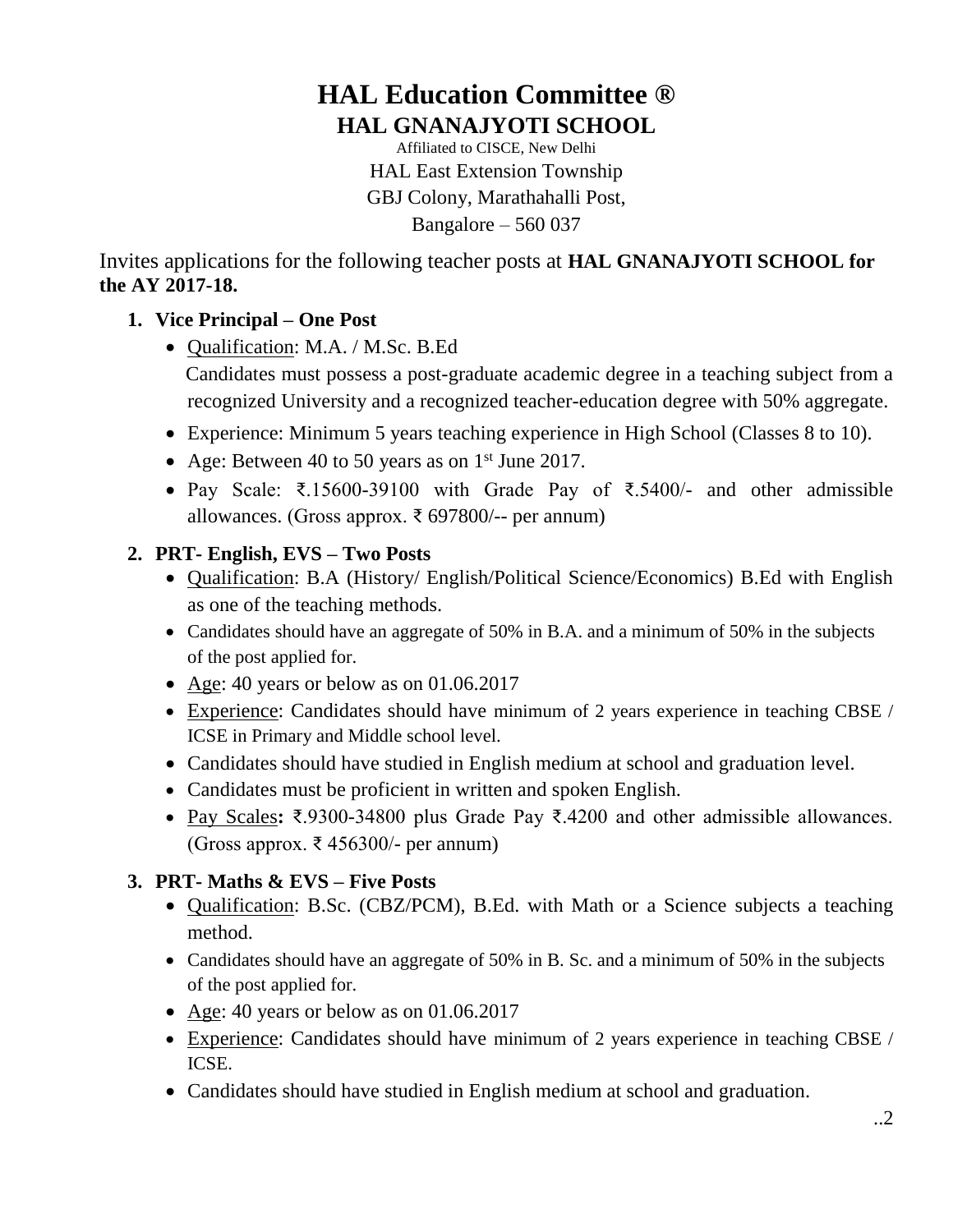- Candidates must be proficient in written and spoken English.
- Pay Scales**:** ₹.9300-34800 plus Grade Pay ₹.4200 and other admissible allowances. (Gross approx. ₹ 456300/- per annum)

## **4. PRT- Computer Applications – One Post**

- Qualification: BCA
- Candidates should have an aggregate of 50% in BCA and a minimum of 50% in the subjects of the post applied for.
- Age: 40 years or below as on 01.06.2017
- Experience: Candidates should have minimum of 2 years experience in teaching CBSE / ICSE.
- Candidates should have studied in English medium at school and graduation level.
- Candidates must be proficient in written and spoken English.
- Pay Scales**:** ₹.9300-34800 plus Grade Pay ₹.4200 and other admissible allowances. (Gross approx. ₹ 456300/- per annum)

# **5. Physical Edn. Instructor (Male): One Post**

- Qualification : B.P.Ed. Candidates should have an aggregate of 50% in B.P.Ed and a minimum of 50% in the subjects of the post applied for.
- Age: 40 years or below as on 01.06.2017
- Experience: Candidates should have minimum of 2 years experience in teaching CBSE / ICSE.
- Candidate should be able to coach students in athletics and various games.
- Candidates must be proficient in written and spoken English
- Pay Scales**:** ₹.9300-34800 plus Grade Pay ₹.4200 and other admissible allowances. (Gross approx. ₹ 456300/- per annum)

## **6. Lower Division Clerk : One Post**

- Qualification : B.Com/B.Sc with computer skills
- Preference will be given to candidates with accounting experience/background, knowledge of accounts and Tally Operation. Good spoken and written English Language skills. Ability to write and speak in Kannada is necessary.
- Age: 40 years or below as on 01.06.2017
- Pay Scale : ₹. 5200-20200, Grade Pay ₹.1900/- and other admissible allowances.
- (Gross approx.  $\bar{\tau}$  233460/- per annum)

## **7. K.G Teacher: (Adhoc) – One Post**

- Qualification: Graduates with NTT/ Montessori
- Candidate should have done their schooling and higher education in English medium.
- Consolidated pay ₹.18000/- per month. Candidates should be proficient in written & spoken English.
- Age: 40 years or below as on 01.06.2017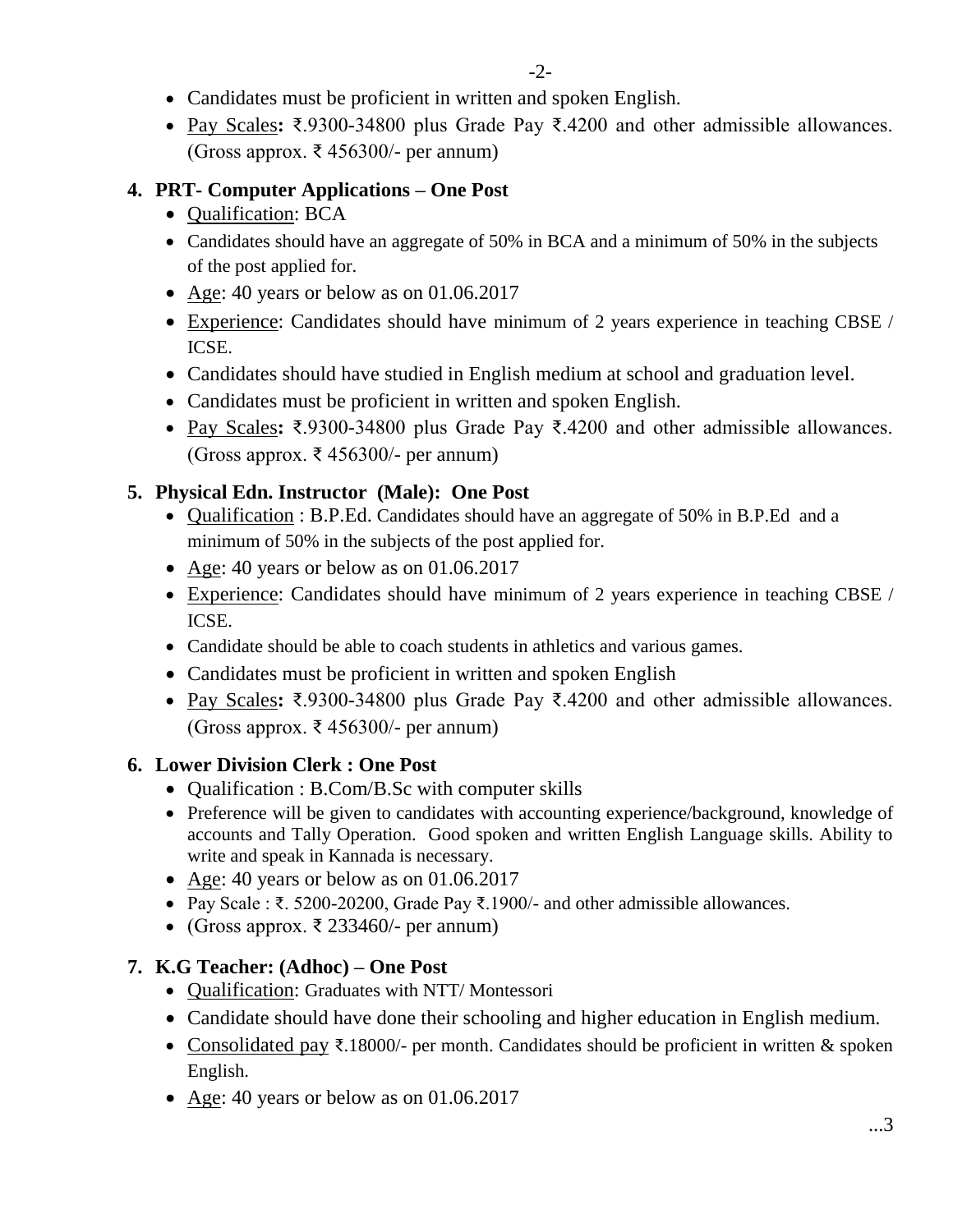- Candidates should have knowledge in English and Kannada.
- Age: 40 years or below as on 01.06.2017
- Consolidated pay ₹.10000/- per month
- 9. **Ayah (Adhoc):**  $10^{th}$  Std pass. Two Posts
	- Candidates should have knowledge in English and Kannada.
	- Age: 40 years or below as on 01.06.2017
	- Consolidated pay ₹.10000/- per month

#### **10. PRT- Hindi (Adhoc) – One Post**

- Qualification: B.A. with Hindi as one of the subjets. B.Ed. with Hindi as a teaching method.
- Candidates should have an aggregate of 50% in BA and a minimum of 50% in the subjects of the post applied for.
- Age: 40 years or below as on 01.06.2017
- Experience: Candidates should have minimum of 2 years experience in teaching CBSE / ICSE.
- Candidates must be proficient in written and spoken English.
- Consolidated pay ₹.18000/- per month

#### **Please note:**

- **a) Age Limit: A**ge relaxation by 2 years in case of suitable internal candidates with minimum of 5 years of experience in the relevant field in HAL Schools for all the posts.
- **b)** All candidates must attach previous employment certificate.
- **c)** Applications with incomplete information, without enclosures and late submission will be rejected.
- **d)** Knowledge in computer application is desirable for all teaching posts.

Candidates must apply in the prescribed application format which is given below along with self addressed envelope and copies of testimonials pertaining to age, qualification, experience etc., and a recent passport size photograph. Demand Draft of Rs. 200/- drawn in favour of 'SECRETARY – HAL GNANAJYOTI SCHOOL' must be enclosed along with the application form. Internal Candidates are exempted from payment of Application Fee.

Applications should reach HAL Gnanajyoti School, HAL East Extension Township, GBJ colony, Marathahalli Post, Bangalore  $-560$  037. Ph: 080 25400037 on or before  $4<sup>th</sup>$  May 2017. The name of the post applied for should be superscribed on the envelope.

The decision of School Management is final on all matters. It is to be noted that the above positions pertain to HAL Education Committee®, a Registered society and not that of HAL Divisions.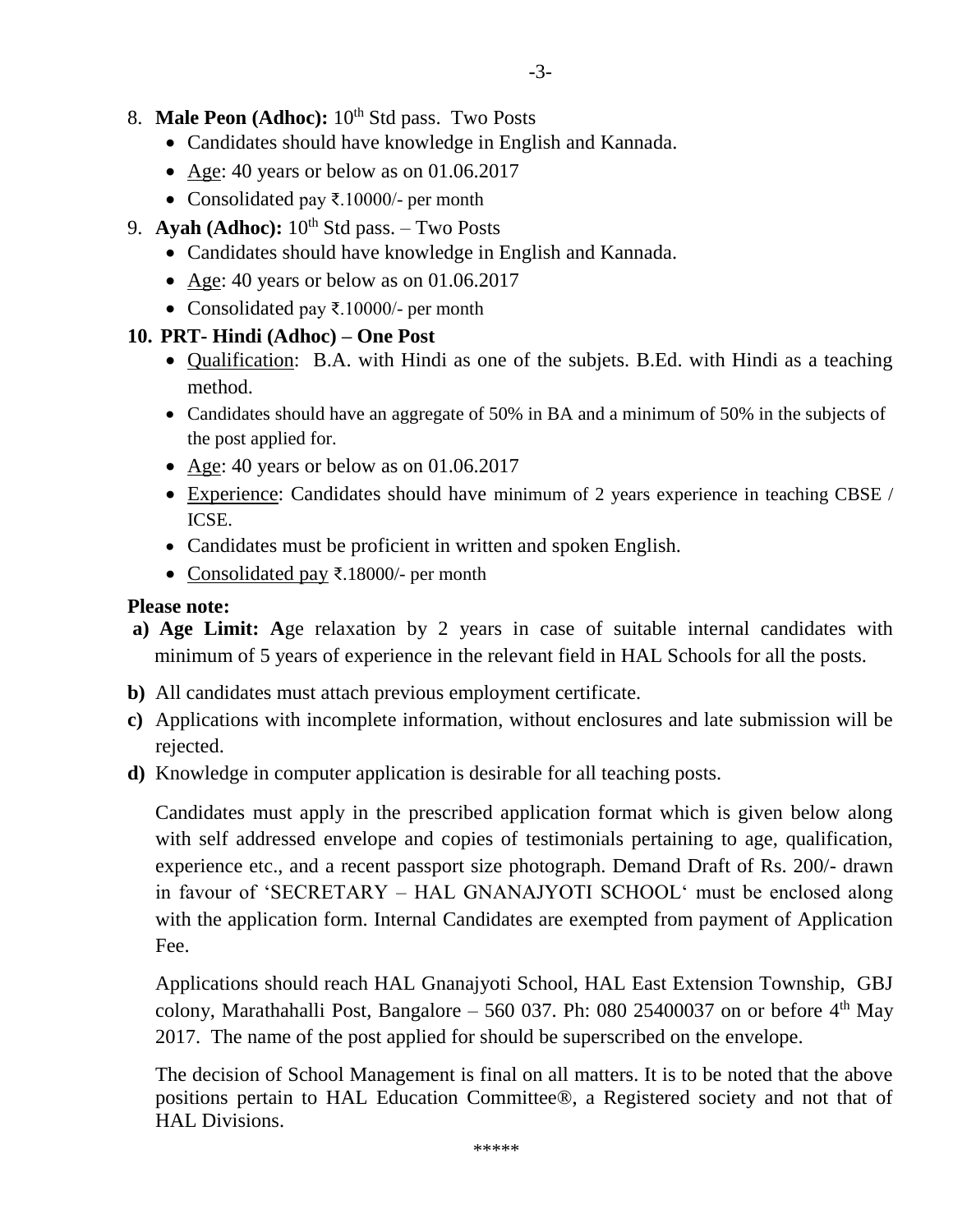#### **HAL EDUCATION COMMITTEE® HAL GNANAJYOTI SCHOOL Affiliated to CISCE New Delhi**

HAL East Extension Township, GBJ Colony, Marathahalli Post,

Bangalore – 560037, Ph:080–25400037.

AFFIX LATEST PHOTO

# **APPLICATION FOR THE POST OF:\_\_\_\_\_\_\_\_\_\_\_\_\_\_\_\_\_\_\_\_\_\_\_\_\_\_\_\_\_\_\_\_\_\_\_\_**

1 NAME: **Sex:M/F**

|                | (in block letters)             |                                              |                                        |              |                             |              |             |  |  |
|----------------|--------------------------------|----------------------------------------------|----------------------------------------|--------------|-----------------------------|--------------|-------------|--|--|
| $\overline{2}$ | a) Permanent Address           |                                              |                                        |              | b) Contact/Mailing Address: |              |             |  |  |
|                |                                |                                              |                                        |              |                             |              |             |  |  |
|                | Pin Code:                      |                                              | Mobile Number:                         |              |                             |              |             |  |  |
|                | Phone Number:                  |                                              | E-mail ID:                             |              |                             |              |             |  |  |
|                |                                |                                              |                                        |              |                             |              |             |  |  |
| 3              | a) Date of Birth:              |                                              | b) Age (as on $1st$ June 2017):        |              |                             |              |             |  |  |
| $\overline{4}$ | a) Father's Name:              | Occupation :                                 |                                        |              |                             |              |             |  |  |
|                | b) Mother's Name:              | Occupation :                                 |                                        |              |                             |              |             |  |  |
|                | c) Spouse Name:                |                                              | Occupation :                           |              |                             |              |             |  |  |
| 5              | a) Nationality:                |                                              |                                        |              |                             |              |             |  |  |
|                | b) State of Domicile:          |                                              |                                        |              |                             |              |             |  |  |
|                | c) Home Town:                  |                                              |                                        |              |                             |              |             |  |  |
|                | a)Religion:                    | d) Languages known to speak / read /write    |                                        |              |                             |              |             |  |  |
| 6              |                                |                                              | b)Whether SC/ST/OBC/Gen                |              |                             |              |             |  |  |
| 7              | Marital Status:                |                                              |                                        |              |                             |              |             |  |  |
| 8              | <b>Education Qualification</b> |                                              |                                        |              |                             |              |             |  |  |
|                | Examination &                  | Name of the Institute<br>& University/ Board | Subjects                               | Max.         | <b>Marks</b>                | $%$ of       | Medium of   |  |  |
|                | Year of passing                | (Full Time / Part Time /<br>Correspondence)  | (Please mention core<br>subjects only) | <b>Marks</b> | obtained                    | <b>Marks</b> | Instruction |  |  |
| a)             | Class 10                       |                                              | 1.                                     |              |                             |              |             |  |  |
|                | Year:                          |                                              | 2.<br>3.                               |              |                             |              |             |  |  |
|                |                                |                                              | $\overline{4}$ .                       |              |                             |              |             |  |  |
|                |                                |                                              | 5.                                     |              |                             |              |             |  |  |
| b)             | Class 12/PUC                   |                                              | 1.<br>2.                               |              |                             |              |             |  |  |
|                | Year:                          |                                              | 3.                                     |              |                             |              |             |  |  |
|                |                                |                                              | 4.                                     |              |                             |              |             |  |  |
| $\mathbf{c})$  | B.A/B.Sc                       |                                              | 1.                                     |              |                             |              |             |  |  |
|                | /B.com                         |                                              | 2.<br>3.                               |              |                             |              |             |  |  |
|                | Year:                          |                                              | 4.                                     |              |                             |              |             |  |  |
| $\mathbf{d}$   | <b>B.Ed</b>                    |                                              | 1.                                     |              |                             |              |             |  |  |
|                | Year:                          |                                              | 2.                                     |              |                             |              |             |  |  |
|                |                                |                                              | 3.<br>4.                               |              |                             |              |             |  |  |
| e)             | M.A/M.Sc                       |                                              |                                        |              |                             |              |             |  |  |
|                | Year:                          |                                              |                                        |              |                             |              |             |  |  |
|                |                                |                                              |                                        |              |                             |              |             |  |  |
| f)             | Technical<br>qualification     |                                              |                                        |              |                             |              |             |  |  |
|                |                                |                                              |                                        |              |                             |              |             |  |  |